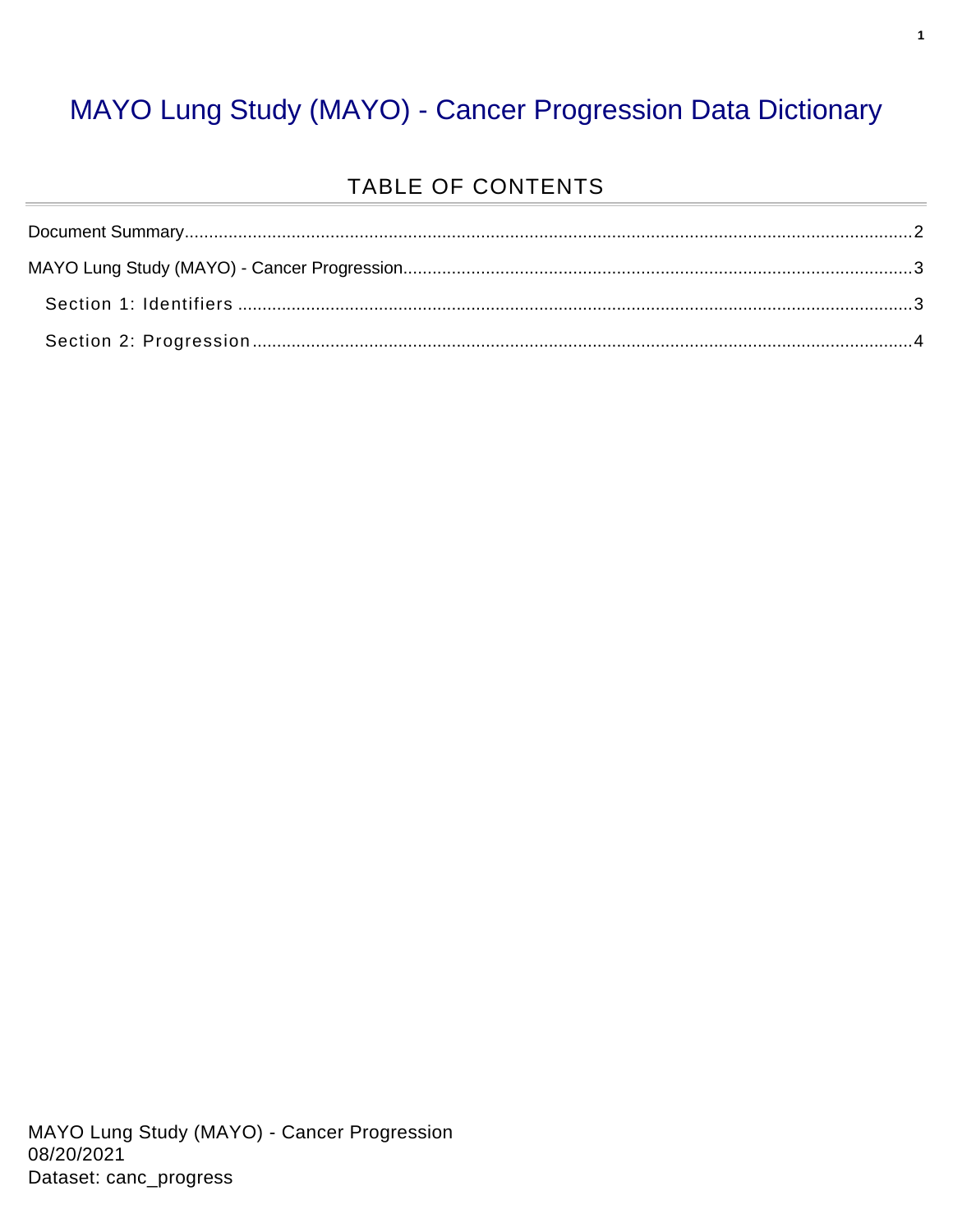### Document Summary

<span id="page-1-0"></span>

| Property          | Value                                       |
|-------------------|---------------------------------------------|
| Document Title    | MAYO Lung Study (MAYO) - Cancer Progression |
| Date Created      | 08/20/2021                                  |
| For Dataset       | canc_progress                               |
| Sections          | 2                                           |
| Entries           | 25                                          |
| Document Filename | dictionary_canc_progress-08202021.rtf       |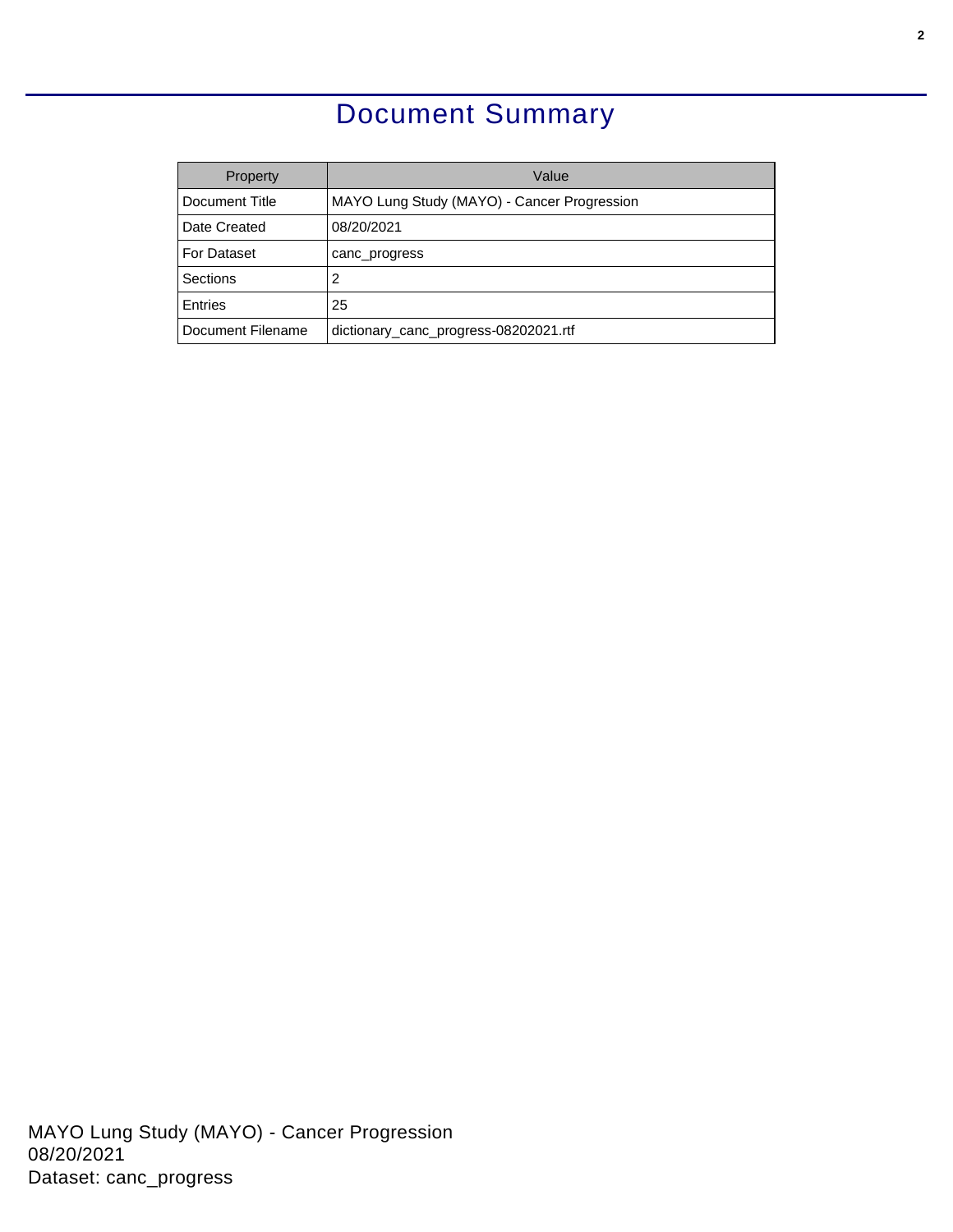# <span id="page-2-0"></span>MAYO Lung Study (MAYO) - Cancer Progression Section 1: Identifiers

<span id="page-2-1"></span>

| Variable   | _abel                     | <b>Description</b> | Format Text <sup>-</sup> |
|------------|---------------------------|--------------------|--------------------------|
| <b>PID</b> | <b>Patient Identifier</b> |                    | Num                      |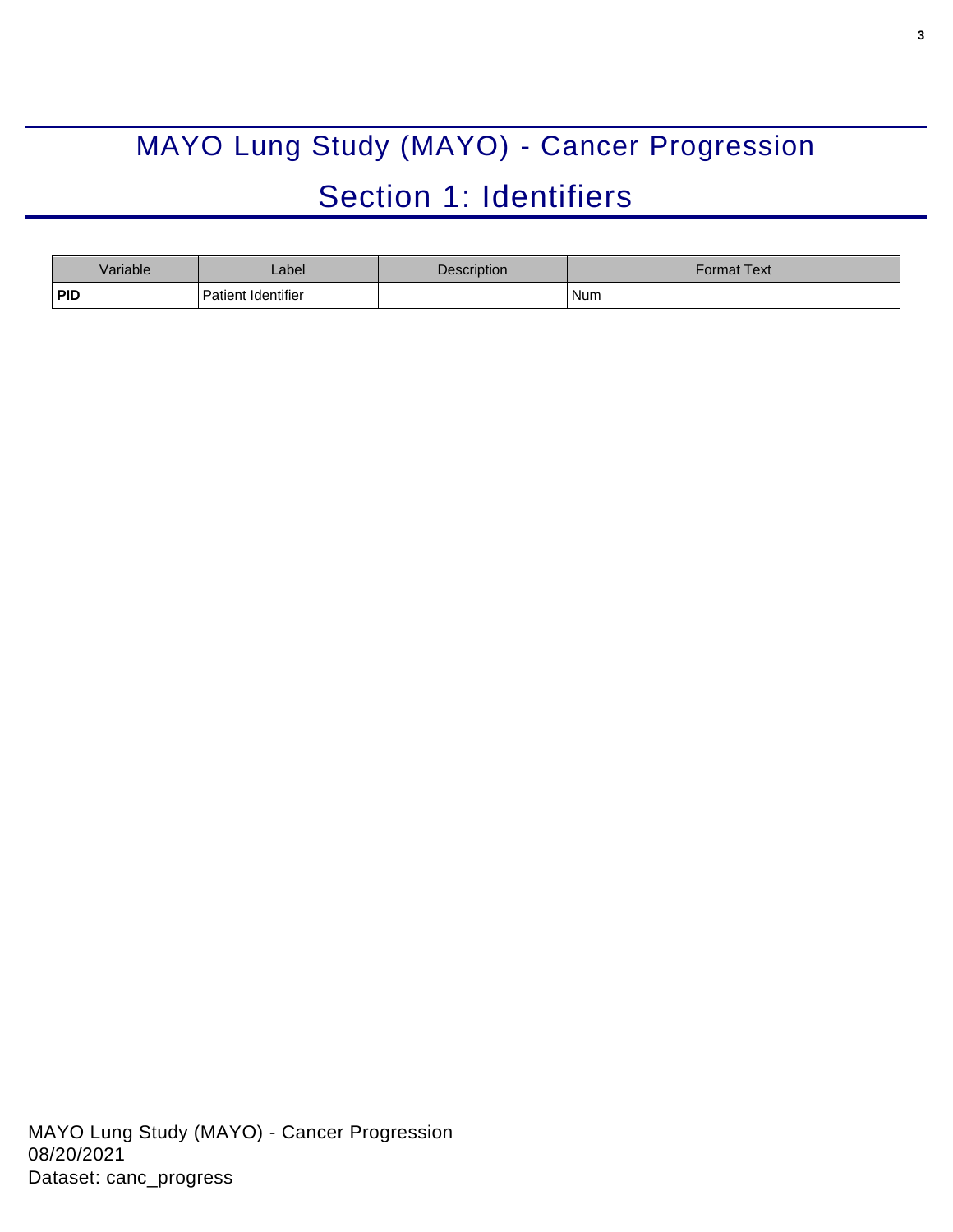## Section 2: Progression

<span id="page-3-0"></span>

| Variable                   | Label                                                                                     | Description | <b>Format Text</b>                                                                                                                                                                                                                                                                           |
|----------------------------|-------------------------------------------------------------------------------------------|-------------|----------------------------------------------------------------------------------------------------------------------------------------------------------------------------------------------------------------------------------------------------------------------------------------------|
| cncp_dist_mets             | <b>Distant Metastasis</b>                                                                 |             | $0 = "No"$<br>$1 = "Yes"$<br>2="Suspected"<br>$8 = "NA"$<br>9="Unknown"                                                                                                                                                                                                                      |
| е                          | cncp_dist_mets_dat   If Distant Metastasis Is Yes<br>Or Suspected, Date First<br>Detected |             | SAS date<br>M="Missing / Not Applicable"                                                                                                                                                                                                                                                     |
| cncp_icda_best_co<br>d     | ICDA Cause Of Death -<br><b>Best Information</b>                                          | n-nnn.n     | Char<br>" "="Missing / Not Applicable"                                                                                                                                                                                                                                                       |
| cncp_icda_death_c<br>ert   | ICDA Cause Of Death -<br><b>Death Certificate</b>                                         | n-nnn.n     | Char<br>" "="Missing / Not Applicable"                                                                                                                                                                                                                                                       |
| cncp_last_fu_date          | Date Last Known                                                                           |             | SAS date                                                                                                                                                                                                                                                                                     |
| cncp last fu stat          | Status                                                                                    |             | 1="Alive, no evidence of disease"<br>2="Alive, with lung cancer"<br>3=" Alive, lung cancer unknown or uncertain"<br>$4=$ " Dead"                                                                                                                                                             |
| cncp_local_recurr          | <b>Local Recurrence</b>                                                                   |             | $0 = "No"$<br>$1="Yes"$<br>2="Suspected"<br>$8 = "NA"$<br>9="Unknown"                                                                                                                                                                                                                        |
| cncp_local_recurr_<br>date | If Local Recurrence Is Yes<br>Or Suspected, Date First<br>Detected                        |             | SAS date<br>.M="Missing / Not Applicable"                                                                                                                                                                                                                                                    |
| cncp_mets_site1-3          | Site(s) Of First Distant<br>Metastasis                                                    |             | .M="Missing / Not Applicable"<br>$1 = "Brain"$<br>2="Bone"<br>3="Liver"<br>4="Skin"<br>5="Contralat. lung or hilar nodes"<br>6="Bone marrow"<br>7="Pleura"<br>8="Ipsilateral cervical nodes only"<br>9=" Other distant lymph nodes"<br>10="Other known"<br>99="Site unknown"                 |
| cncp_mortrev_boar<br>d1    | If Applicable, Mortality<br>Review Board Cause Of<br>Death Code 1                         |             | M="Missing / Not Applicable"                                                                                                                                                                                                                                                                 |
| cncp_mortrev_boar<br>d1    | If Applicable, Mortality<br>Review Board Cause Of<br>Death Code 2                         |             | .M="Missing / Not Applicable"<br>1="Death from primary lung cancer"<br>2="Death related to study-initiated procedures"<br>3=" Death from other causes"<br>4=" Lung cancer probable"<br>5=" Cancer in thorax, primary unknown "<br>6="First lung cancer cured, second lung cancer<br>present" |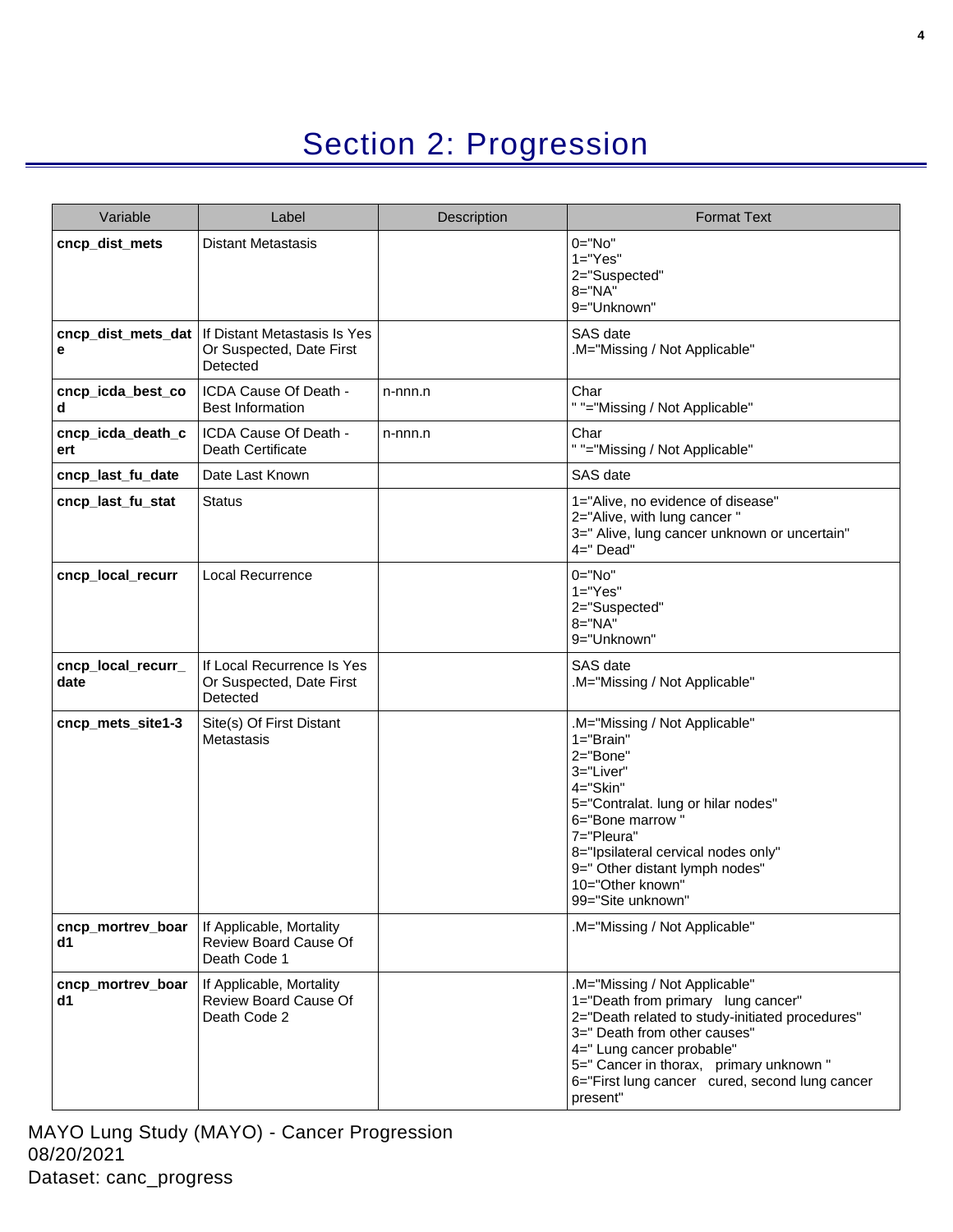| Variable                         | Label                                                                                  | <b>Description</b> | <b>Format Text</b>                                                                                                                                                                                                                                                                           |
|----------------------------------|----------------------------------------------------------------------------------------|--------------------|----------------------------------------------------------------------------------------------------------------------------------------------------------------------------------------------------------------------------------------------------------------------------------------------|
| cncp_mortrev_com<br>m1           | <b>Mortality Review</b><br>Committee COD 1                                             |                    | M="Missing / Not Applicable"                                                                                                                                                                                                                                                                 |
| cncp_mortrev_com<br>m1           | <b>Mortality Review</b><br>Committee COD 2                                             |                    | .M="Missing / Not Applicable"<br>1="Death from primary lung cancer"<br>2="Death related to study-initiated procedures"<br>3=" Death from other causes"<br>4=" Lung cancer probable"<br>5=" Cancer in thorax, primary unknown"<br>6="First lung cancer cured, second lung cancer<br>present"  |
| cncp_mortrev_tenat<br>ive1       | If Applicable, Tentative<br>Code 1                                                     |                    | .M="Missing / Not Applicable"                                                                                                                                                                                                                                                                |
| cncp_mortrev_tenat<br>ive1       | If Applicable, Tentative<br>Code 2                                                     |                    | .M="Missing / Not Applicable"<br>1="Death from primary lung cancer"<br>2="Death related to study-initiated procedures"<br>3=" Death from other causes"<br>4=" Lung cancer probable"<br>5=" Cancer in thorax, primary unknown "<br>6="First lung cancer cured, second lung cancer<br>present" |
| cncp_new_primary_<br>date1       | If New Primary Lung<br>Cancer Is Yes Or<br>Suspected: Date First<br>Detected           |                    | SAS date<br>.M="Missing / Not Applicable"                                                                                                                                                                                                                                                    |
| cncp_new_primary_<br>date2       | If New Primary Lung<br>Cancer Is Yes Or<br>Suspected: Date First<br>Detected           |                    | SAS date<br>.M="Missing / Not Applicable"                                                                                                                                                                                                                                                    |
| cncp_new_primary_<br>lung_ca     | New Primary Lung Cancer                                                                |                    | $0 = "No"$<br>$1 = "Yes"$<br>3="Suspected"<br>$8 = "NA"$<br>9="Unknown"                                                                                                                                                                                                                      |
| cncp_new_primary_<br>resect1     | If New Primary Lung<br>Cancer Is Yes Or<br>Suspected: Resected For<br>Cure             |                    | .M="Missing / Not Applicable"<br>$0 = "No"$<br>$1 = "Yes"$                                                                                                                                                                                                                                   |
| cncp_new_primary_<br>resect2     | If New Primary Lung<br>Cancer Is Yes Or<br>Suspected: Resected For<br>Cure             |                    | .M="Missing / Not Applicable"<br>$0 = "No"$<br>$1 = "Yes"$                                                                                                                                                                                                                                   |
| cncp_prim_upper_r<br>esp_dx_date | If Primary Upper<br><b>Respiratory Tumor</b><br>Diagnosis Is Yes, Date Of<br>Diagnosis |                    | SAS date<br>.M="Missing / Not Applicable"                                                                                                                                                                                                                                                    |
| cncp_prim_upper_r<br>esp_tumor   | <b>Primary Upper Respiratory</b><br><b>Tumor Diagnosis</b>                             |                    | .M="Missing / Not Applicable"<br>$0 = "No"$<br>$1 = "Yes"$<br>9="Unknown"                                                                                                                                                                                                                    |
| cncp_regional_node               | <b>Regional Node</b><br>Involvement                                                    |                    | $0 = "No"$<br>$1="Yes"$<br>2="Suspected"<br>$8 = "NA"$<br>9="Unknown"                                                                                                                                                                                                                        |